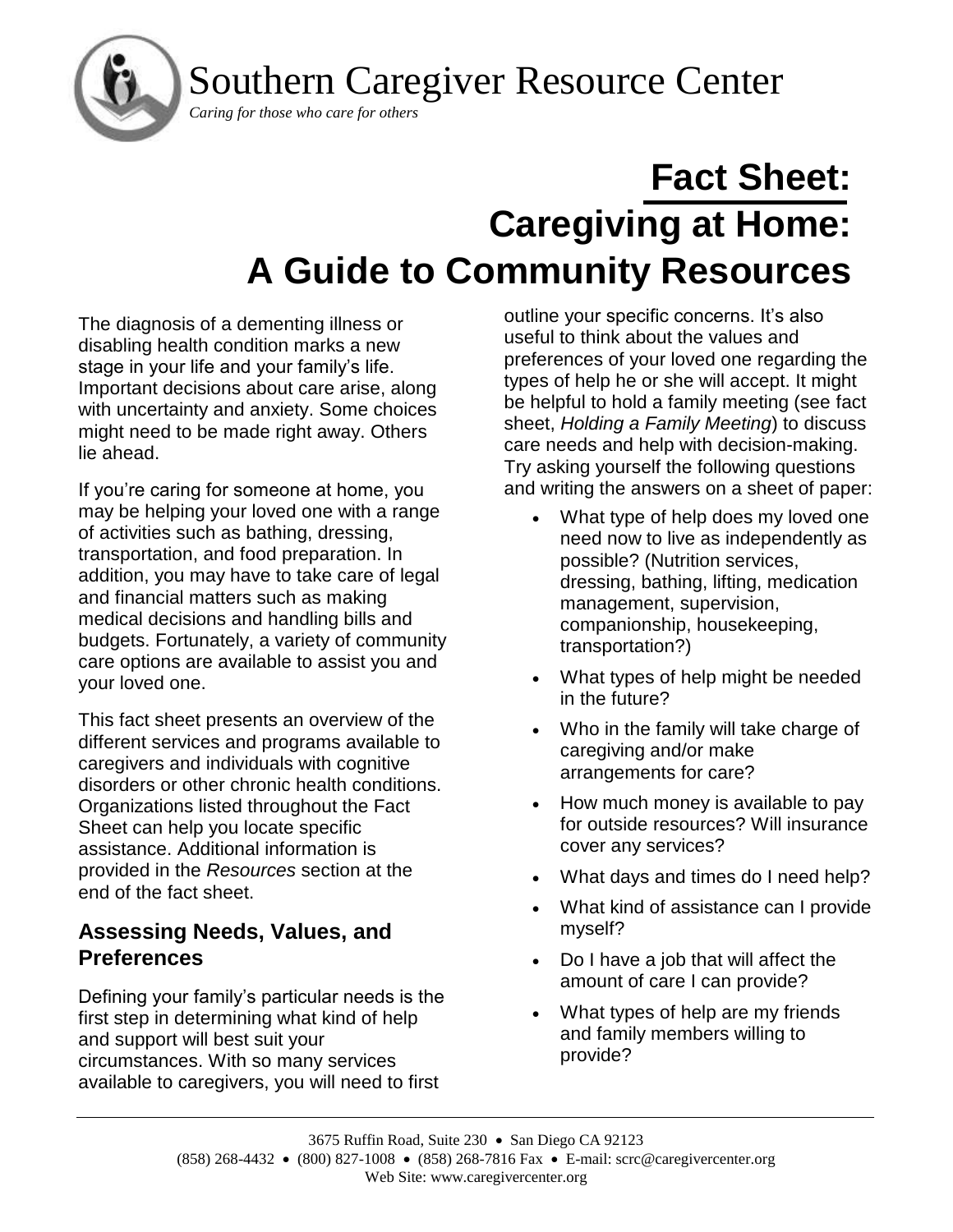- Can we get used to having a stranger in our home to help us?
- Can we adjust to someone who speaks a different language?
- Would a male or female helper be preferred?
- Do we want out-of-home care? What kind? How often? How long?

# **Community Care Options**

Community care programs and services vary in different states, counties and communities. Most areas now have support services specifically designed for people with Alzheimer's, stroke, Parkinson's and other chronic health conditions. Each community, however, differs in the services available and their eligibility requirements. This section outlines the main community care options for the care recipient and their caregivers.

**Informal Care** involves the help of friends, family, religious communities, neighbors and others who can share the responsibilities of caregiving. This "informal" support network can help with specific tasks (e.g., household chores), provide emotional support to you and your loved one, and help the care recipient maintain a healthy level of social and recreational activity. Making a list of your informal "helper" network and their contact information will be an invaluable source of support for routine assistance or in times of emergency.

**Information and Referral** (I&R) helps you identify your local resources. California's Caregiver Resource Centers [\(www.caregiver.org/californias-caregiver](http://www.caregiver.org/californias-caregiver-resource-centers)[resource-centers\)](http://www.caregiver.org/californias-caregiver-resource-centers), national Area Agencies on Aging (AAAs), senior centers, or community mental health programs are good resources that can help you find

potential services, such as adult day care programs, respite care, and meals.

Staff members have information about the availability and appropriateness of services, whom to contact, eligibility requirements and hours of operation. The organizations listed in our "Resources" section offer I&R as part of their services. FCA's Family Care Navigator [\(www.caregiver.org/family-care](http://www.caregiver.org/family-care-navigator)[navigator\)](http://www.caregiver.org/family-care-navigator) provides information on caregiving support services for all 50 states.

**Care Management Services** can locate and, if needed, provide hands-on management of services for your loved one. Professional care managers (also called case managers) usually have a background in counseling, social work or a related healthcare field and are trained to assess your individual situation and to implement and monitor a care plan to meet the needs of your loved one. They work with you, the physician, and patient to identify and arrange services such as transportation, home care, meals and day care. Additionally, care managers can help determine eligibility for entitlement programs, assist with family meetings, plan for long-term care, and intervene in crisis situations.

If you meet eligibility requirements, it may be possible to obtain free care management services through federal, state, or county programs such as Medicare or Medicaid (Medi- Cal in California). Free or low-cost care consultation sometimes can be found through hospitals, mental health programs, home health agencies, social service agencies (e.g., Catholic Charities, Jewish Family Services, or Adult Protective Services) and other health-related programs. In addition, it is possible to hire a private care manager, often called a *geriatric care manager,* who will typically charge between \$75 and \$150 per hour.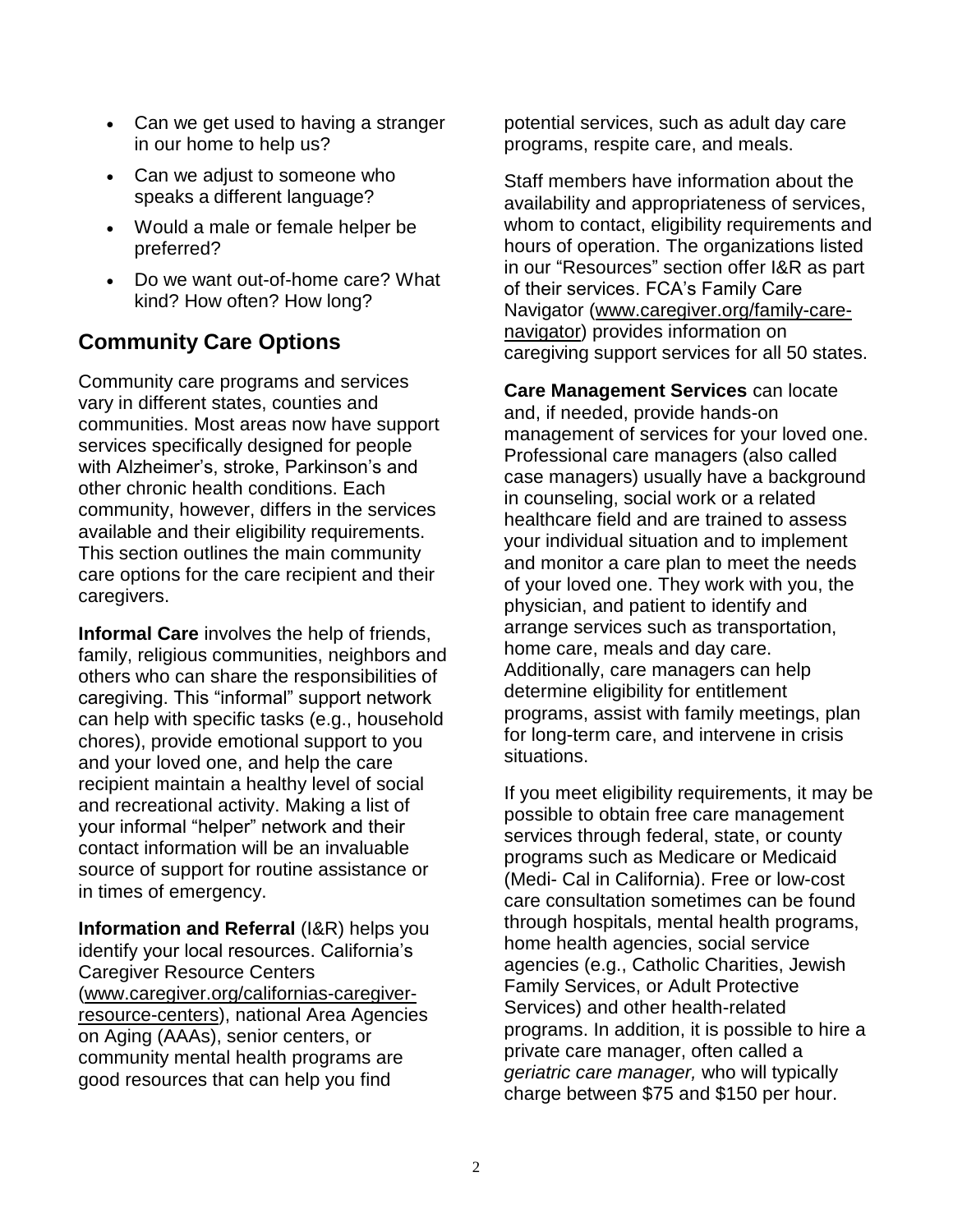**Legal and Financial Counseling** is often needed when your loved one cannot manage legal and/or financial affairs. Areas of concern to family caregivers include Advance Directives for healthcare decisions, management of assets, public benefits planning and, in some cases, litigation. For individuals aged 60 or over and their caregivers, legal referrals and advice may be obtained from services provided by local Area Agencies on Aging. California residents may be eligible for a legal consultation through a California Caregiver Resource Center.

Another way to locate an attorney is through personal referrals or an attorney referral service. The Bar Association in your community may have a panel that refers callers to lawyers in elder law or other specializations. Initial consultations generally include a nominal fee.

**Transportation Services.** The Americans with Disabilities Act requires transit agencies to provide curb-to-curb paratransit service to individuals unable to use regular public transportation. Paratransit generally consists of wheelchair-accessible vans or taxis for people with disabilities. Paratransit may be run by private, nonprofit, and/or public organizations and is usually free or low-cost. To find out about paratransit in your community, contact your local Area Agency on Aging. Discounted taxi and ride-sharing services might also be available in your community.

**Nutrition Programs** provide meals—usually lunch—in a group setting. Many churches, synagogues, housing projects, senior centers, community centers, schools and day programs offer meals and opportunities to socialize as a service to elders in the community for a minimal fee.

For homebound individuals unable to shop

for or prepare their own meals, homedelivered meals may be an option. Programs such as Meals on Wheels are offered in most communities, funded partially through government monies or by charitable organizations. The delivery includes a friendly visit and quick safety check for your loved one. Meals may only be delivered on weekdays, so you'll need to be sure there is adequate food for the weekends. Most groups providing homedelivered meals charge a nominal fee (determined by each individual's ability to pay) to help cover costs.

**Respite Care** offers relief for family, partners and friends so they can take a break—a respite—from the demands of providing constant care. Respite care can be crucial in deterring premature institutionalization of the patient and reducing physical and emotional stress for the caregiver. Respite care includes adult day care and home care services (see below), as well as overnight stays in a facility, and can be provided a few hours, a weekend or even a week. Many caregiver support programs offer respite assistance as part of their services. Some organizations offer volunteer respite workers who provide companionship or protective supervision only. For information on respite care in your community, contact your Area Agency on Aging.

**Adult Day Care** offers participants the opportunity to socialize, enjoy peer support and receive health and social services in a safe, familiar environment. It also provides a break for caregivers responsible for a person who can't be left alone but who does not require 24-hour nursing care in a residential facility.

Adult day care services may include: care and supervision; small group and individual activities; nutritious meals; transportation;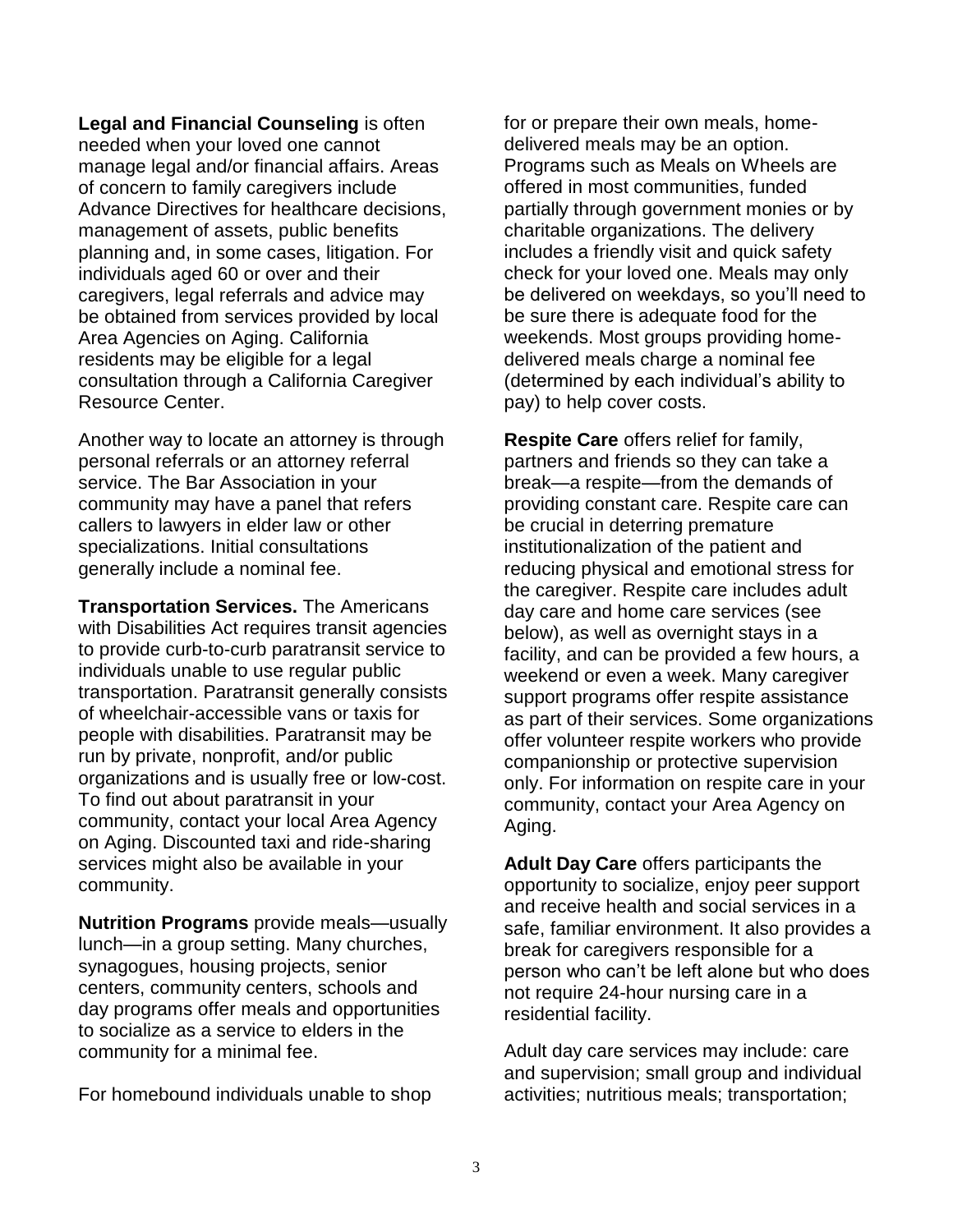care management; recreation and exercise; nursing care; education; family counseling; dispensing medications; assistance with activities of daily living; and occupational, speech and physical therapies.

There are two types of adult day care: Adult day care provides social activities, meals, recreation and some health-related services. Adult day health care offers socializing along with more intensive health, therapeutic and services for individuals with more severe medical problems and those at risk of requiring nursing home care. Adult day care is particularly helpful for caregivers who cannot stay at home all day to provide the care, supervision and companionship needed by a loved one. Although programs vary, participants ordinarily attend several hours a day, up to five days a week. The National Adult Day Services Association and your local Area Agency on Aging can help you find adult day care services. If eligibility requirements are met, Medicaid may help cover fees for adult day health services.

**Home Care** combines health care and supportive services to help homebound sick or disabled persons continue living at home as independently as possible. The hours, types of services, and level of care provided are determined by the health and needs of the care recipient and the caregiver; physician approval may be needed. Aides can be hired directly or through a staffing agency.

There are two types of home care available to you: *home health care services* and *nonmedical home care services.* Home health care services provide a wide range of medical services, including medication assistance, nursing services and physical therapy. Nonmedical home care services include companionship, housekeeping, cooking and many other household activities and chores.

The cost of home care depends on the level of care needed—a nonmedical home care attendant will charge less than a nurse who is monitoring the person's medical needs and condition. Fees vary so you might want to shop around. Medicare, Medicaid (Medi-Cal in California) and some private insurance or long-term care policies pay for limited home health care with certain restrictions. In other cases, you may have to pay out of pocket. Nonmedical home care aides can be located through personal referrals or a private home care agency, hospital, social service agency, public health department or other community organizations. In some areas nursing schools may be of assistance. For information on home care in your community, contact your local Area Agency on Aging.

**Hospice Care.** Hospice offers special services to improve the quality of life for terminally ill persons by controlling the symptoms of the illness and restoring dignity for the person until death. A team of professionals and volunteers work collaboratively with the patient and family to meet the physical, psychological, social and spiritual needs. They provide medical and nursing care, social services, dietary consultation, counseling and emotional support to both the patient and the caregiver. Equipment such as hospital beds and wheelchairs is also provided.

Individuals receive ongoing scheduled visits as well as round-the-clock care when needed. Intrusive or "heroic" medical interventions are usually waived, depending on the patient's wishes, and relief of severe pain is a common goal. Support to surviving loved ones usually continues during the bereavement period. Insurance coverage for hospice care is available through Medicare, Medicaid and most private insurance plans. For information on hospice care, contact the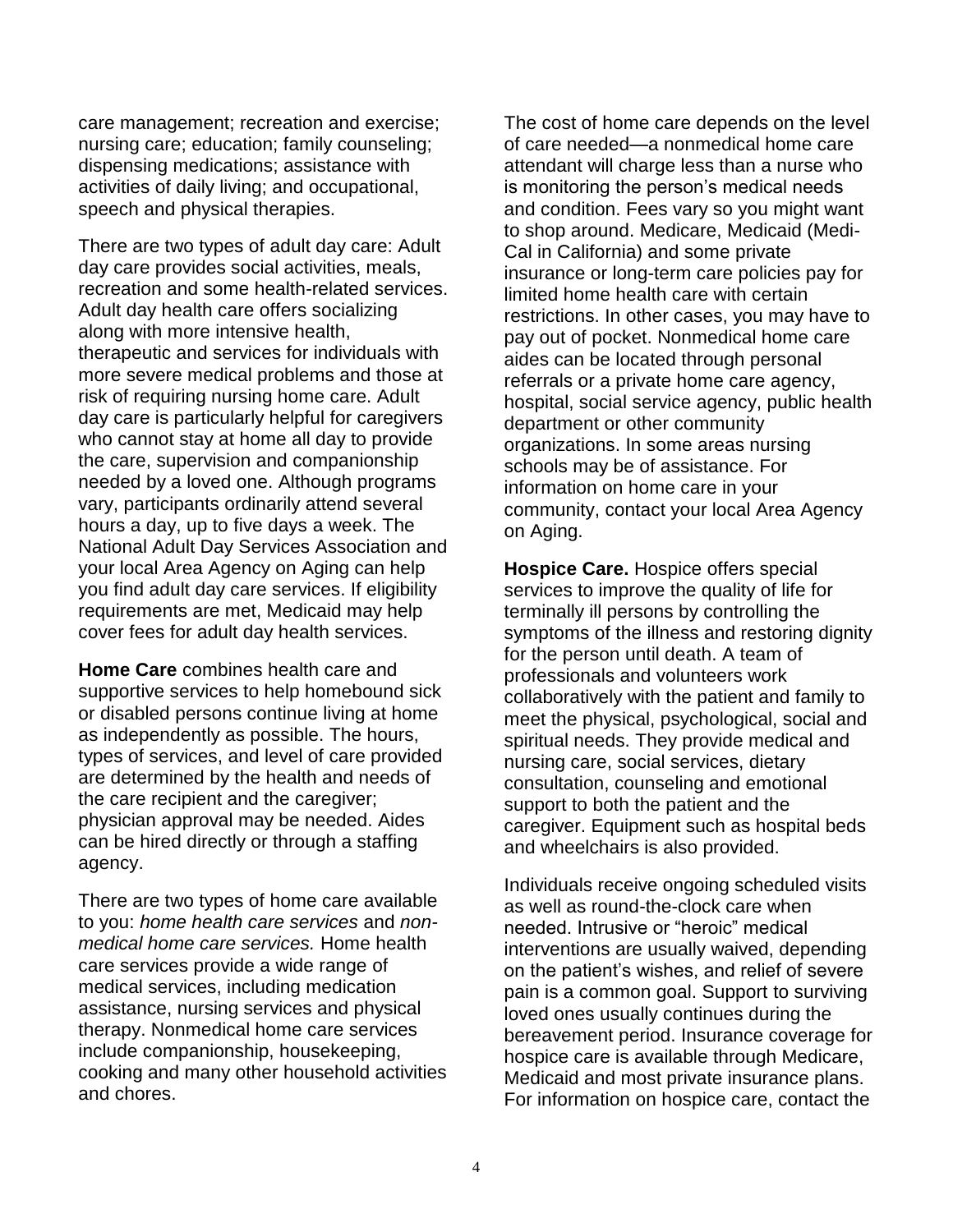National Hospice and Palliative Care Organization.

**Caregiver Support Groups** bring together friends and family members who meet regularly to share information and discuss practical solutions to common problems. They are a good source of information on available resources. Support groups also provide caregivers with the opportunity to give and receive encouragement, understanding and support from others who have similar concerns. Interacting with other caregivers can be a real help in reducing stress. Support groups can be found through hospitals, mental health programs and support organizations (e.g., your local Caregiver Resource Center or Alzheimer's Association chapter). Support groups for people with early Alzheimer's disease or other disorders are also offered in some communities. Online support groups are available to caregivers with computer access. Family Caregiver Alliance offers three online groups.

**Employee Assistance Programs** are a benefit that your workplace may or may not offer. Types of assistance vary widely and are available more frequently at larger companies. Programs generally provide employees with counseling for personal issues such as depression, stress, addiction, financial crisis, and illness or death in the family. Some programs may also assist with locating eldercare and childcare resources. Paid or unpaid leave from your job may also be available for caregivers through federal, state and/or employer-provided programs. Ask your human resources department for information.

# **Contacting Programs and Services**

Once you have assessed your needs and identified the types of resources available in your community, you can begin contacting community care services. Be aware that it can be a time-consuming experience to locate and arrange appropriate services. You may need to make a series of phone calls or go through a maze of referrals before you find the right program or person to help you. If you have a care manager or other health care provider who helped assess your needs, he or she should be able to help—it's a care manager's job to help you find resources, so don't be afraid to ask for assistance.

The following suggestions will help guide you through the process:

- Begin looking for resources before your situation becomes overwhelming. By planning ahead and anticipating certain needs, you can avoid having to make important decisions during a crisis.
- Write down all information you are given. Be sure to document the date and name of each agency you called, phone number or website, who you spoke with, which services you requested, and any agreed-upon decisions.
- When you make your call, be prepared with specific information, such as physician's name, diagnostic information, insurance coverage and Medicare, Medicaid (Medi- Cal in California) and Social Security numbers. Be prepared to answer questions such as "What type of care is the patient currently receiving and who is providing it?" and "Is there any special equipment in the home to assist with patient care?"
- When dealing with agencies, be assertive and specific about your needs.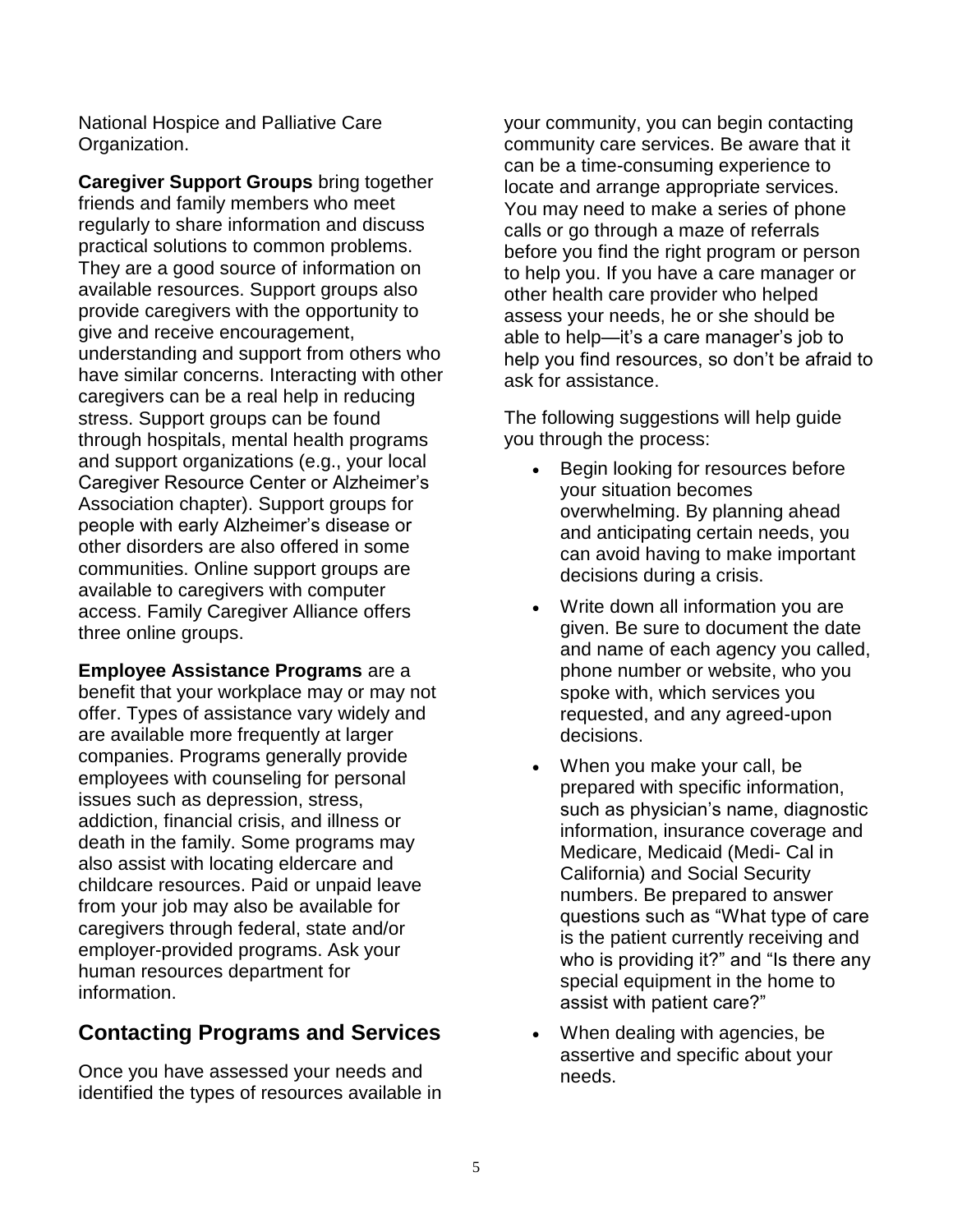- Mornings are usually the best time to call.
- Don't hang up until you understand the follow-up procedures and next steps.
- Be aware that you might be placed on a waiting list. The demand for existing dementia-related services, in particular, has increased while the funding for some service programs has decreased. If you can anticipate your needs and the needs of your loved one, you'll minimize the length of this waiting period.
- If a fee is charged for the service, be sure to ask for a rate sheet that documents the service provided for each fee.
- "Free" online referral services, especially for senior housing may only promote those facilities who pay for a listing or placement fee. The listing or recommendation is not an indication of the quality of care provided.
- Don't hesitate to ask for help. The purpose of most community agencies is to provide services to individuals who need help. You are entitled to these services since many of them are paid for by your taxes, contributions, or fees for service.
- Keep in mind that not everyone is familiar with the needs of caregivers. Therefore, many professionals remain uninformed about stresses on you and your loved one. You might find yourself in situations where you need to educate professionals in the community before you can obtain services successfully.
- Don't give up!

## **Resources**

#### **Southern Caregiver Resource Center**

3675 Ruffin Road, Suite 230 San Diego, CA 92123 (858) 268-4432 | (800) 827-1008 (in CA) Fax: (858) 268-7816 E-mail: scrc@caregivercenter.org Website: [www.caregivercenter.org](http://www.caregivercenter.org/)

The Southern Caregiver Resource Center offers services to family caregivers of adults with chronic and disabling health conditions and is for residents of San Diego and Imperial counties. Services include information and referral, counseling, family consultation and case management, legal and financial consultation, respite care, education and training, and support groups.

## **Family Caregiver Alliance** *National Center on Caregiving*

(415) 434-3388 | (800) 445-8106 Website: [www.caregiver.org](http://www.caregiver.org/) E-mail: info@caregiver.org

Family Caregiver Alliance (FCA) seeks to improve the quality of life for caregivers through education, services, research, and advocacy. Through its National Center on Caregiving, FCA offers information on current social, public policy, and caregiving issues and provides assistance in the development of public and private programs for caregivers.

#### **Aging Life Care Association** [www.aginglifecare.org](http://www.aginglifecare.org/)

**Eldercare Locator** [www.eldercare.gov](http://www.eldercare.gov/)

**Meals on Wheels America** [www.mealsonwheelsamerica.org](http://www.mealsonwheelsamerica.org/)

**Medicare and Medicaid (Medi-Cal in California)** [www.cms.gov](http://www.cms.gov/)